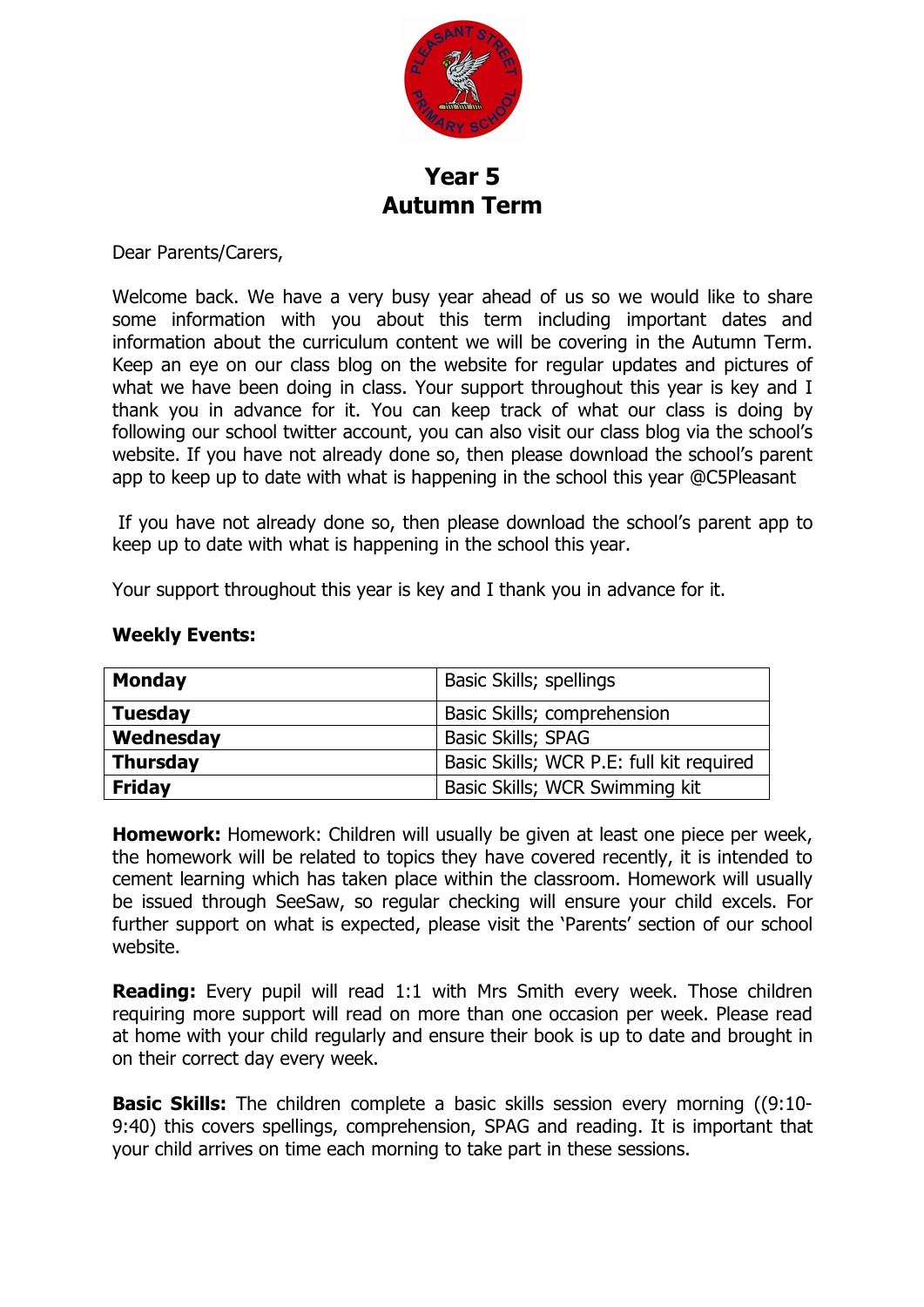**English:** The first half term we are reading Henry's Freedom Box. From this text children will write their own diary entries. In the second half of the term children will read 'FarTher' and will produce writing around this that consists of letter writing and a setting description.

**Maths:** We will be covering the following topics in Maths: Place value, addition, subtraction, multiplication and division. We will also work on Using and Applying to solve one and two step problems.

**Science:** Topics this term are Properties and changes of materials

**Computing**: Databases and Programming

**History:** Our topic this half term is Anglo Saxons. Please help your children to learn the key vocabulary words attached.

**Geography:** Our topic this term is rivers. . Please help your children to learn the key vocabulary words attached.

**RE:** We are studying what it means to have faith and what it means to be a Muslim

**PSHE:** We are looking at friendship and keeping safe

**Music:** The children will be singing with Mrs. Grindley and learning about different musical genres.

**Spanish:** The children will continue to learn Spanish phrases and vocabulary with Mrs. Grindley.

**Art:** In the second half of the term children will be weaving

**DT:** Children are making soup this half term.

Thank you for your continued support,

Mrs Casey